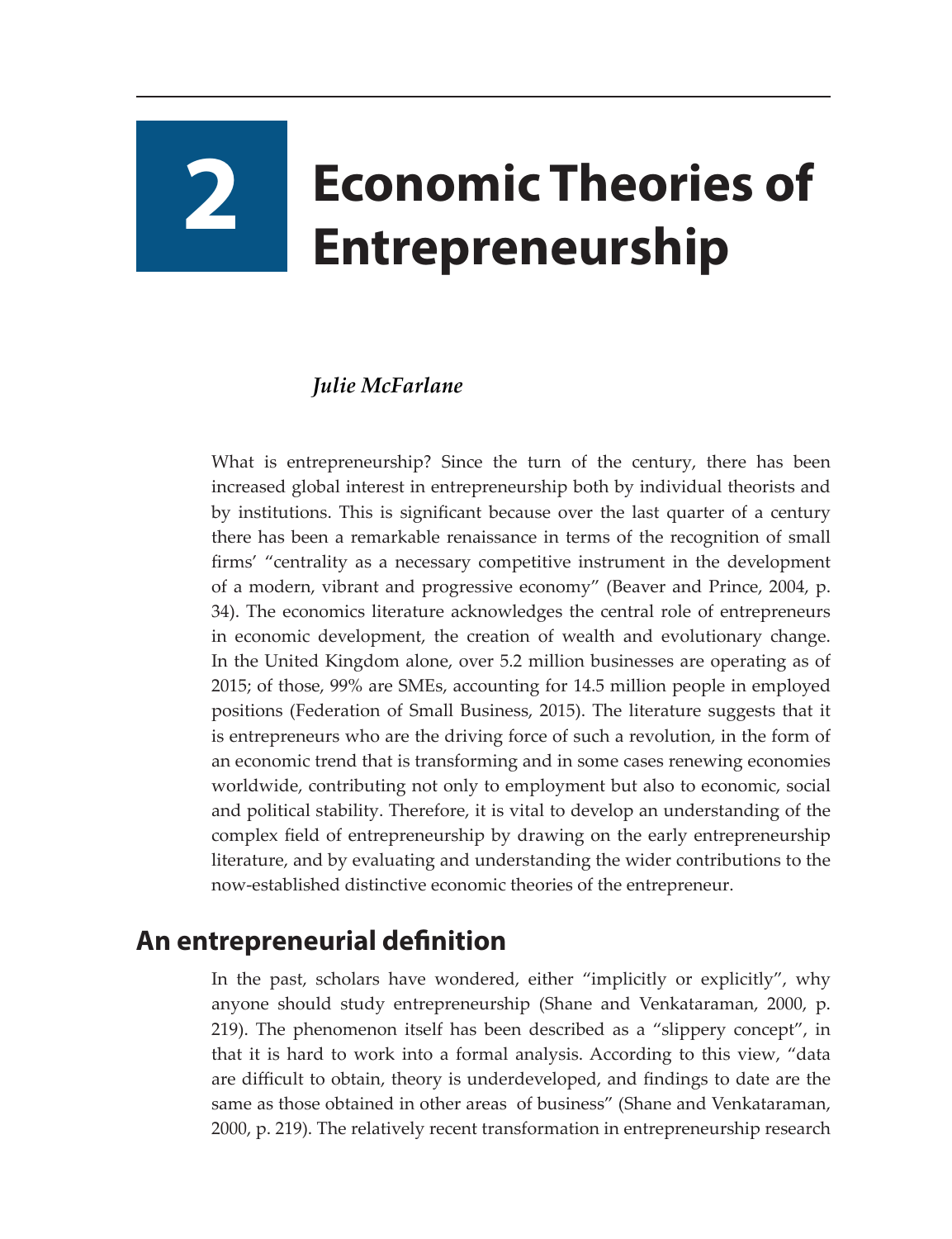has come about because a body of knowledge has developed over the past few years, and in response, entrepreneurship theorists are now able to offer new and exciting reasons as to why scholars "should" study the topic (Bygrave, 2003, p. 2). However, to date, the phenomenon has only become established as a broad label under which "a hodgepodge of research is housed" (Shane and Venkataraman, 2000, p. 217), and the largest obstacle to creating a fuller understanding of the phenomenon has been the difficulty in arriving at a consensus in its definition. As a result, researchers have had trouble identifying the distinctive contribution of the field, thereby undermining its economic legitimacy (Shane and Venkataraman, 2000; and Bygrave, 2003).

In fact, over a long period of time economics literature had relatively little to say about entrepreneurship. Surprisingly it is now the social sciences that tend to deal directly with the contemporary economic reality of the entrepreneur (Rocha, 2012).

Essentially entrepreneurship is an economic phenomenon involving "a nexus of two phenomena: the presence of lucrative opportunities and the presence of enterprising individuals" (Shane and Venkataraman, 2000, p. 218): entrepreneurs prioritise the creation of wealth rather than its transfer.

Over the years scholars have provided numerous definitions of entrepreneurs each of which has differed in various respects. To date, most have defined the field solely in terms of:

- $\Box$  Who the entrepreneur is (Delmar, 2006)
- What they do (Venkataraman, 1997)
- $\Box$  Why they do the things they do (Davidsson, 2008)
- $\Box$  How they do the things they do (Garnter, 1985)
- $\Box$  Where they do it (Welter, 2011).

Some define entrepreneurship in terms of enterprising dispositions (Delmar, 2006), others look at it from a behavioural perspective (McClelland, 1961), while the majority focus on the processes (Moroz and Hindle, 2012), and the outcomes of entrepreneurial activities (Dimov 2011). Yet for many, the most striking characteristic of the phenomenon is its diversity (Gartner, 1985).

While the definitions presented above are at best incomplete it is important to recognize their distinctive contributions, each citing their own distinct set of "meaningful patterns" to understand the mystique of entrepreneurship.

#### **Exercise**

How would you define entrepreneurship? Note down your own definition.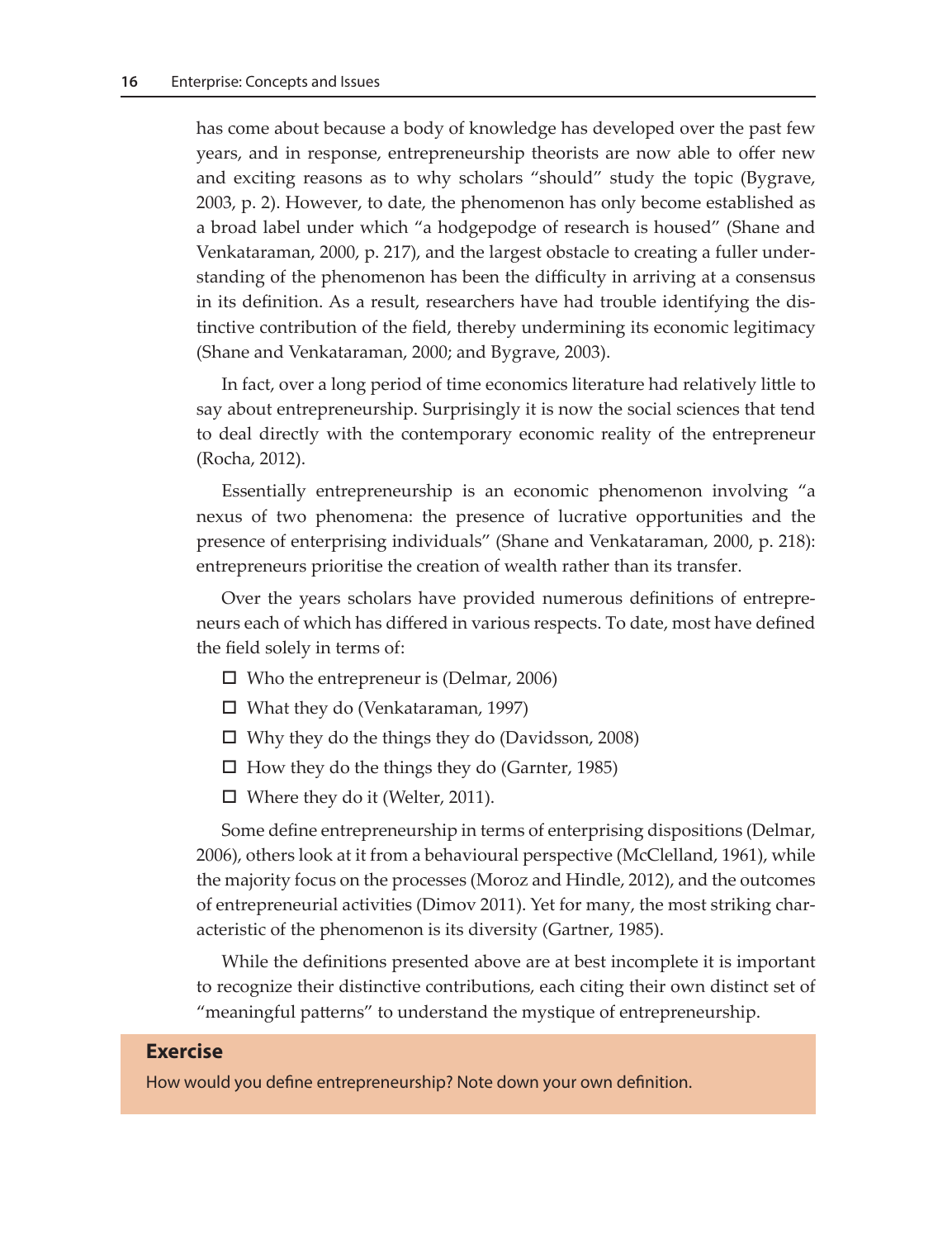## **The history of economic thought on the entrepreneur**

In the opening sections of this chapter, the difficulty in defining entrepreneurship was discussed. We now turn to the entrepreneur themselves. Entrepreneurial strategies are not a twentieth-century phenomenon. When Marco Polo established trade routes to the Far East, he demonstrated the risk-taking behaviour we associate with entrepreneurship today (Osborne, 1995, p. 4) (Figure 2.1).



#### **Figure 2.1:** Marco Polo's trade routes

*Source***:** aventalearning.com/content168staging/2008AmHistA/unit1/html/section\_3\_page\_7.html

The 'fit' this explorer found between his skills and the environmental opportunity is a perfect illustration of entrepreneurial strategy, and in particular it is relevant to understanding entrepreneurship, with its increasing global scope (Osborne, 1995, p. 4). According to Hisrich, Peters and Shepherd (2005, p. 8), the "ability to innovate and create can be observed throughout history; although the fundamental tools may have changed the ability has been present in every civilization". For example, there are numerous examples of entrepreneurial behaviour dating as far back as Biblical times (for example, Jacob), through the Middle Ages (e.g. the merchant Ghini) to the Renaissance (e.g. the painter Carlo Crivelli) (Bolton and Thompson, 2000).

## **Exercise**

Can you think of any other examples? Note down and justify five examples of entrepreneurial activity dating back fifty years.

The first proper noun for an entrepreneur emerged from the seventeenthcentury French verb *entreprendre* (to undertake). The entrepreneur is, therefore, the 'undertaker', that is, someone who undertakes to make things happen (Kirby, 2003). This definition emphasises that entrepreneurs exercise a high degree of initiative and are willing to take a higher than average degree of risk, although such considerations can also be said to cover a wide range of occupations.